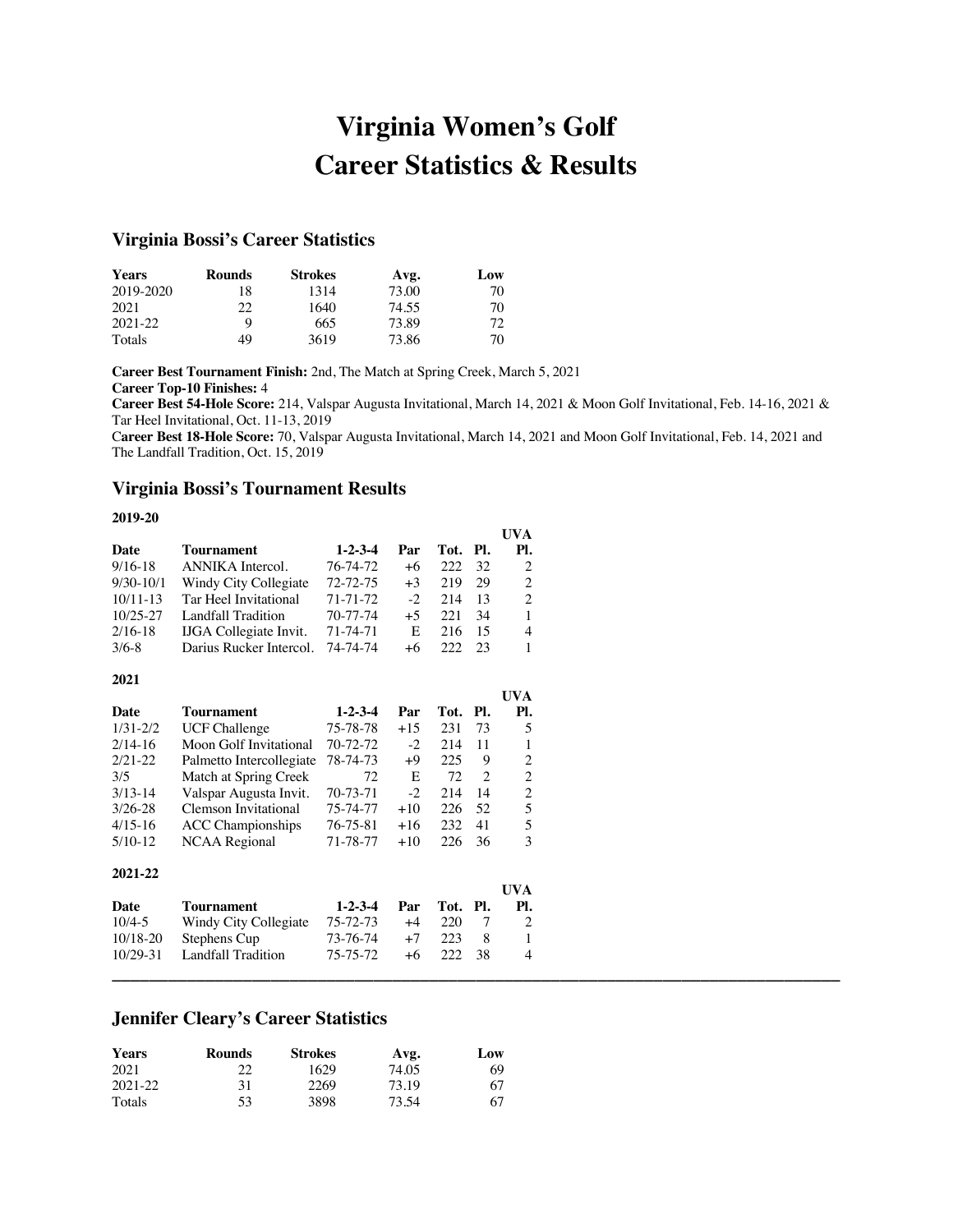**Career Best Tournament Finish:** 4th, Landfall Tradition, Oct. 31, 2021 & Wolverine Invitational, Sept. 14, 2021 **Career Top-10 Finishes:** 6 **Career Best 54-Hole Score:** 208, UCF Challenge, Feb. 8, 2022 C**areer Best 18-Hole Score:** 67, NCAA Ann Arbor Regional, May 10, 2022

# **Jennifer Cleary's Tournament Results**

#### **2021**

|              |                                                |                 |       |      |     | UVA            |
|--------------|------------------------------------------------|-----------------|-------|------|-----|----------------|
| Date         | Tournament                                     | $1 - 2 - 3 - 4$ | Par   | Tot. | PI. | Pl.            |
| $1/31 - 2/2$ | <b>UCF Challenge</b>                           | 72-70-74        | E     | 216  | 10  | 4              |
| $2/14-16$    | Moon Golf Invitational                         | 75-71-71        | $+1$  | 217  | 26  | 5              |
| $2/21 - 22$  | Palmetto Intercollegiate                       | 77-79-76        | $+16$ | 232  | 31  | 4              |
| 3/5          | Match at Spring Creek                          | 73              | $+1$  | 73   | 3   | 3              |
| $3/13 - 14$  | Valspar Augusta Invit.                         | 74-72-80        | $+10$ | 226  | 64  | 5              |
| $3/26 - 28$  | Clemson Invitational                           | 76-72-70        | $+2$  | 218  | 13  | $\mathbf{1}$   |
| $4/15-16$    | <b>ACC Championships</b>                       | 74-74-69        | $+1$  | 217  | 11  | 1              |
| $5/10-12$    | NCAA Regional                                  | 81-72-77        | $+14$ | 230  | 55  | 4              |
| 2021-22      |                                                |                 |       |      |     |                |
|              |                                                |                 |       |      |     | UVA            |
| Date         | Tournament                                     | $1 - 2 - 3 - 4$ | Par   | Tot. | Pl. | PI.            |
| $9/13 - 14$  | Wolverine Invitational                         | 73-71-70        | $+1$  | 214  | 4   | 1              |
| $10/4 - 5$   | Windy City Collegiate                          | 84-72-78        | $+18$ | 234  | 55  | 5              |
| $10/29 - 31$ | <b>Landfall Tradition</b>                      | 69-74-70        | $-3$  | 213  | 4   | 1              |
| $2/6 - 2/8$  |                                                | 71-68-69        | -8    | 208  | 7   | $\mathbf{1}$   |
| $2/20 - 22$  | <b>UCF Challenge</b><br>Moon Golf Invitational | 69-76-75        | $+4$  | 220  | 26  | 3              |
| $3/13 - 15$  | Grumman Challenge                              | 71-69-74        | $+1$  | 214  | 6   | 2              |
| $3/25 - 27$  | PING/ASU Invitational                          | 71-74-74        | $+3$  | 219  | 33  | 3              |
| $4/14-15$    | <b>ACC</b> Championships                       | 75-77-72        | $+8$  | 224  | 24  | 3              |
| $5/9 - 11$   | <b>NCAA</b> Regional                           | 73-67-75        | $+2$  | 215  | 5   | $\overline{c}$ |

# **Beth Lillie Career Statistics**

| <b>Years</b> | <b>Rounds</b> | <b>Strokes</b> | Avg.  | Low |
|--------------|---------------|----------------|-------|-----|
| 2017-2018    | 29            | 2116           | 72.96 | 67  |
| 2018-2019    | 35            | 2564           | 73.26 | 67  |
| 2019-2020    | 18            | 1367           | 75.94 | 70  |
| 2021         | 26            | 1892           | 72.77 | 68  |
| 2021-22      | 34            | 2500           | 73.53 | 66  |
| Totals       | 142           | 10439          | 73.51 | 66  |

5/20-23 NCAA Champs 77-78-76-77 +20 308 70 3

**Career Best Tournament Finish:** 1st, The Match at Spring Creek, March 5, 2021 and (tie)The Landfall Tradition, Oct. 27-28, 2017

**\_\_\_\_\_\_\_\_\_\_\_\_\_\_\_\_\_\_\_\_\_\_\_\_\_\_\_\_\_\_\_\_\_\_\_\_\_\_\_\_\_\_\_\_\_\_\_\_\_\_\_\_\_\_\_\_\_\_\_\_\_\_\_\_\_\_\_\_\_\_\_\_\_\_\_\_\_\_**

**Career Top-10 Finishes:** 17

**Career Best 54-Hole Score:** 208, Northrup Grumman Regional Challenge, March 15, 2022 C**areer Best 18-Hole Score:** 66, Moon Golf Invitational, Feb. 21, 2022

# **Beth Lillie's Tournament Results**

#### **2017-18**

| -------      |                             |                      |      |             | <b>I</b> IVA |
|--------------|-----------------------------|----------------------|------|-------------|--------------|
| Date         | Tournament                  | 1-2-3-4 Par Tot. Pl. |      |             | PL.          |
| $9/15 - 17$  | Mason Rudolph               | 69-72-73             |      | $-2$ 214 30 | $2^{1}$      |
| $10/13 - 15$ | Tar Heel Invitational       | 75-69-71             |      | $-1$ 215 26 | $2^{1}$      |
|              | 10/27-28 Landfall Tradition | 68-67                | $-9$ | $135 + 11$  |              |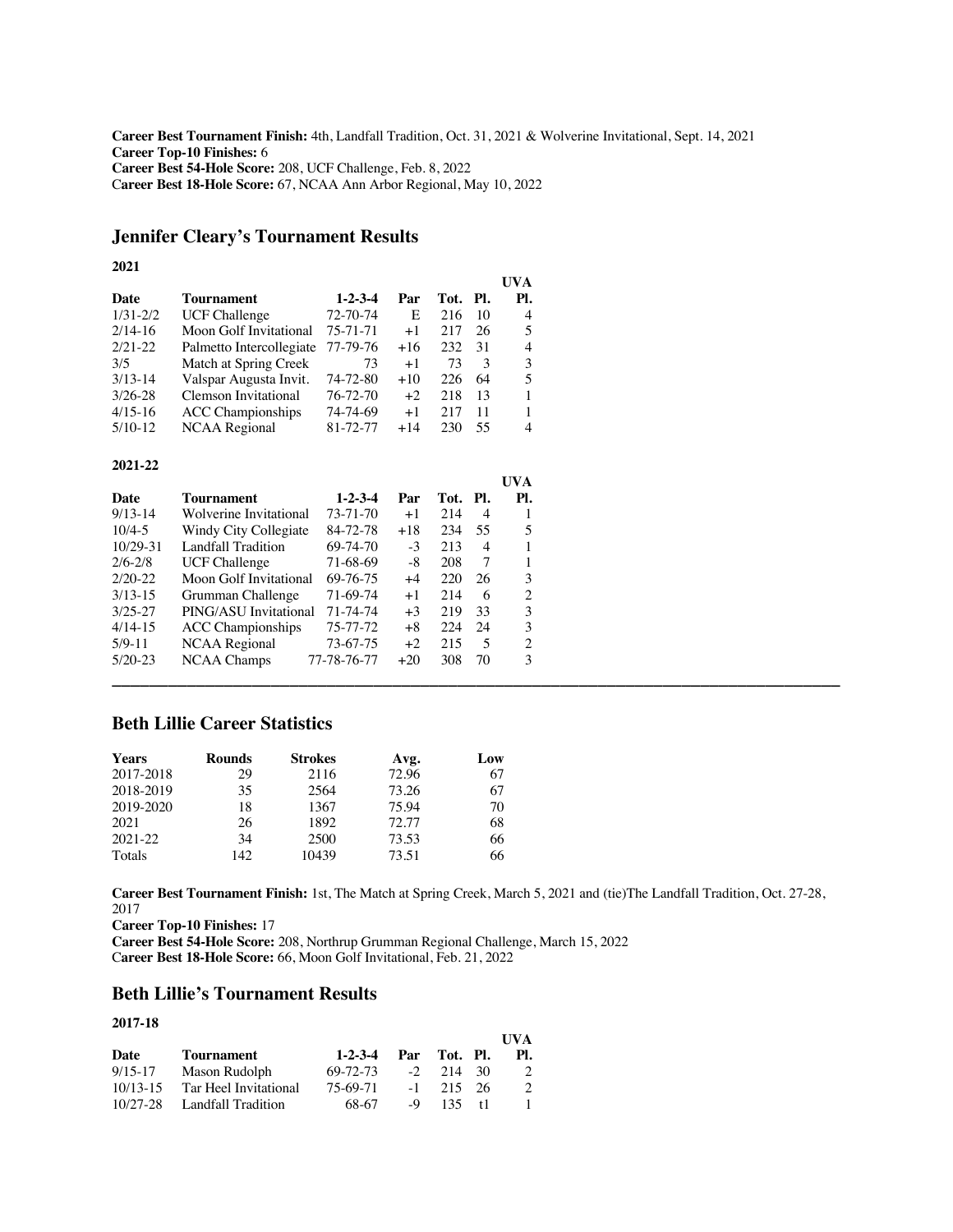| Battle at the Beach      | 71-73-74 | $+5$  | 218 | 26 | 4              |
|--------------------------|----------|-------|-----|----|----------------|
| FSU Match-Up             | 77-68-74 | $+3$  | 219 | 24 | 4              |
| Rucker Intercollegiate   | 73-79-72 | $+11$ | 224 | 28 | $\mathcal{L}$  |
| LSU Tiger Classic        | 78-77-74 | $+13$ | 229 | 14 | $\mathfrak{D}$ |
| Bryan National Col.      | 76-76-81 | $+17$ | 233 | 53 | 4              |
| <b>ACC</b> Championships | 77-70-69 | E     | 216 | 5  | $\mathbf{1}$   |
| NCAA Regional            | 67-73-73 | $-3$  | 213 | 7  | 1              |
| NCAA Championships       | 81-80-74 | $+19$ |     |    | 4              |
|                          |          |       |     |    | 235 105        |

# **2018-19**

| 2010-12      |                          |                 |       |      |               |                |
|--------------|--------------------------|-----------------|-------|------|---------------|----------------|
|              |                          |                 |       |      |               | UVA            |
| Date         | Tournament               | $1 - 2 - 3 - 4$ | Par   | Tot. | Pl.           | Pl.            |
| $9/15 - 16$  | Mary Fossum Invit.       | 70-75-73        | $+2$  | 218  | 14            | 3              |
| $10/12 - 14$ | Tar Heel Invitational    | 71-72-69        | -4    | 212  | 5             | $\overline{c}$ |
| $10/26 - 28$ | Landfall Tradition       | 77-70-74        | $+5$  | 221  | 11            | 1              |
| $11/2 - 4$   | Battle at the Beach      | 77-78-72        | $+14$ | 227  | 49            | 3              |
| $2/18-19$    | Rebel Beach Invit.       | 75-69-76        | $+4$  | 220  | 6             | 1              |
| $3/8 - 10$   | Rucker Intercollegiate   | 72-74-74        | $+7$  | 220  | 27            | 2              |
| $3/15 - 16$  | Tar Heel Classic         | 71-72-69        | -4    | 212  | $\mathcal{R}$ |                |
| $3/29 - 31$  | Bryan National Col.      | 73-75-80        | $+12$ | 228  | 49            | 4              |
| $4/7 - 8$    | Clemson Invitational     | 68-72           | $-4$  | 140  | 8             | 1              |
| 4/18, 20     | <b>ACC</b> Championships | 70-79-67        | E     | 216  | 5             | 1              |
| $5/6 - 8$    | NCAA Regional            | 76-68-76        | $+4$  | 220  | 23            | $\overline{c}$ |
| $5/17-20$    | NCAA Championships       | 77-75-78        | $+17$ | 230  | 43            | $\mathfrak{D}$ |
|              |                          |                 |       |      |               |                |

### **2019-20**

|              |                               |                 |       |          |    | UVA            |
|--------------|-------------------------------|-----------------|-------|----------|----|----------------|
| Date         | Tournament                    | $1 - 2 - 3 - 4$ | Par   | Tot. Pl. |    | PI.            |
| $9/16 - 18$  | ANNIKA Intercol.              | 78-75-80        | $+15$ | 233      | 50 | $\overline{4}$ |
| $9/30-10/1$  | Windy City Collegiate         | 72-75-74        | $+5$  | 22.1     | 40 | 3              |
| $10/11 - 13$ | Tar Heel Invitational         | 77-77-75        | $+13$ | 229      | 81 | 5              |
| $10/25 - 27$ | Landfall Tradition            | 82-77-76        | $+19$ | 235      | 83 | 5              |
| $2/16-18$    | <b>IJGA</b> Collegiate Invit. | $70 - 71 - 70$  | $-5$  | 211      | 6  |                |
| $3/6 - 8$    | Darius Rucker Intercol.       | 82-78-76        | $+22$ | 238      | 79 | 4              |

### **2021**

|                          |                 |                                                                                                                      |      |    | UVA      |
|--------------------------|-----------------|----------------------------------------------------------------------------------------------------------------------|------|----|----------|
| Tournament               | $1 - 2 - 3 - 4$ | Par                                                                                                                  |      |    | PI.      |
| <b>UCF Challenge</b>     | 75-68-71        | $-2$                                                                                                                 | 214  | 3  |          |
|                          | 70-72-74        | E                                                                                                                    | 216  | 22 | 3        |
|                          | 77-72-71        | $+4$                                                                                                                 | 220  | 4  |          |
|                          | 71              | $-1$                                                                                                                 | 71   |    |          |
|                          | 75-70-77        | +6                                                                                                                   | 222  | 45 | 3        |
| Clemson Invitational     | 79-72-70        | $+5$                                                                                                                 | 22.1 | 33 | 2        |
| <b>ACC</b> Championships | 76-75-72        | $+7$                                                                                                                 | 223  | 24 | 4        |
| NCAA Regional            | 72-72-73        | $+1$                                                                                                                 | 217  | 5  | 1        |
| <b>NCAA Champs</b>       |                 | E                                                                                                                    | 288  | 9  | na       |
|                          |                 | Moon Golf Invitational<br>Palmetto Intercollegiate<br>Match at Spring Creek<br>Valspar Augusta Invit.<br>72-74-72-70 |      |    | Tot. Pl. |

### **2021-22**

|              |                          |                 |       |      |                | UVA            |
|--------------|--------------------------|-----------------|-------|------|----------------|----------------|
| Date         | <b>Tournament</b>        | $1 - 2 - 3 - 4$ | Par   | Tot. | PI.            | Pl.            |
| $9/13 - 14$  | Wolverine Invitational   | 74-73-71        | $+5$  | 218  | 14             | 3              |
| $10/4 - 5$   | Windy City Collegiate    | 81-73-73        | $+11$ | 227  | 27             | 4              |
| $10/18 - 20$ | Stephens Cup             | 83-76-74        | $+17$ | 233  | 28             | 5              |
| $10/29 - 31$ | Landfall Tradition       | 77-73-71        | $+5$  | 221  | 34             | 3              |
| $2/6 - 2/8$  | <b>UCF Challenge</b>     | 76-70-72        | $+2$  | 218  | 51             | $\overline{5}$ |
| $2/20-22$    | Moon Golf Invitational   | 75-66-68        | $-7$  | 209  | $\overline{c}$ |                |
| $3/13 - 15$  | Grumman Challenge        | 71-69-68        | $-5$  | 208  | $\mathfrak{D}$ |                |
| $3/25 - 27$  | PING/ASU Invitational    | 78-75-75        | $+12$ | 228  | 58             | 4              |
| $4/14-15$    | <b>ACC</b> Championships | 74-78-73        | $+9$  | 225  | 28             | 4              |
| $5/9 - 11$   | NCAA Regional            | 75-70-77        | $+9$  | 222  | 19             | 4              |
| $5/20-23$    | NCAA Champs              | 73-69-75-74     | $+3$  | 291  | 9              |                |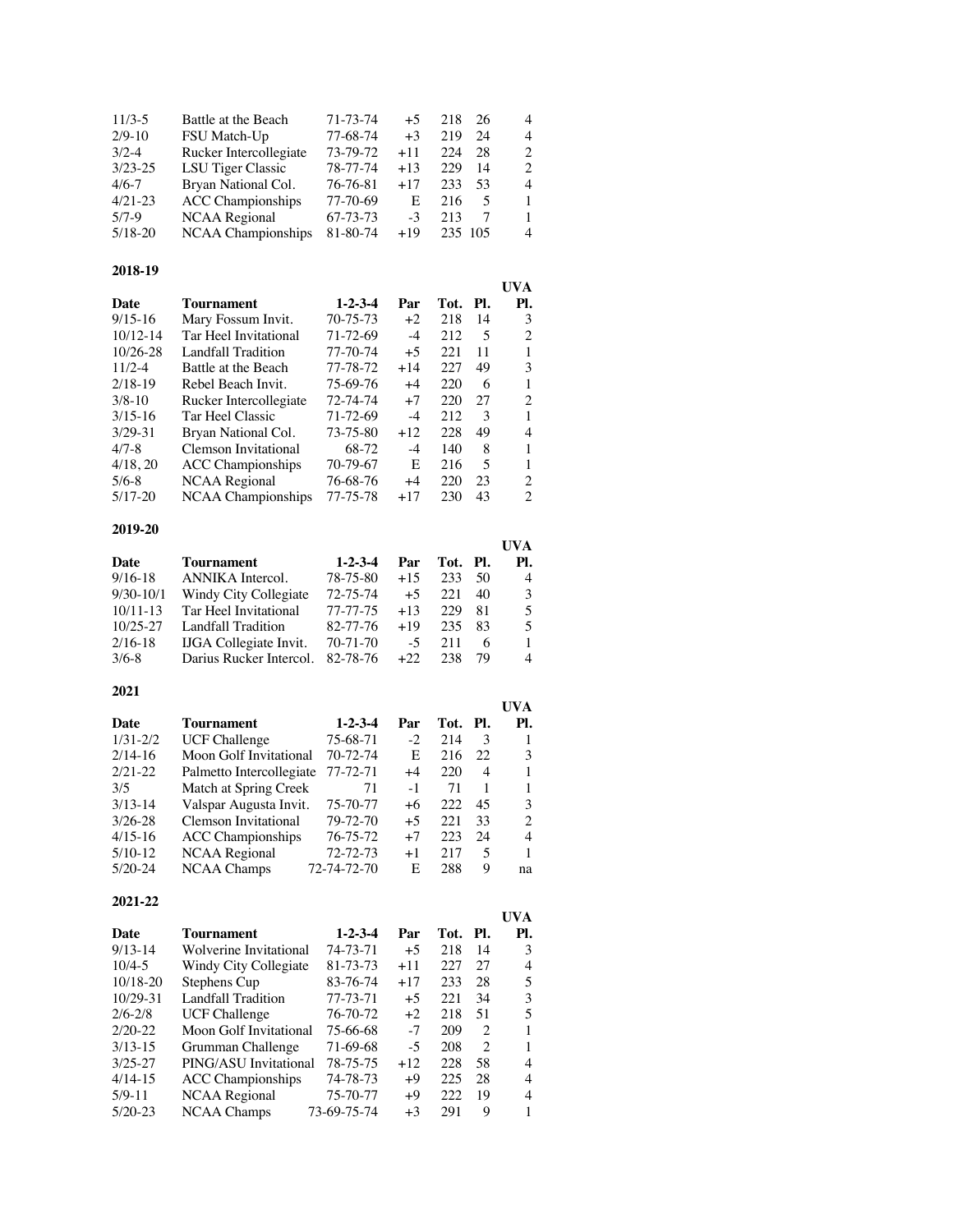### **Sky Sload's Career Statistics**

| <b>Years</b> | <b>Rounds</b> | <b>Strokes</b> | Avg.  | Low |
|--------------|---------------|----------------|-------|-----|
| 2021         |               |                | 74.00 |     |

**Career Best Tournament Finish:** 4th, The Match at Spring Creek, March 5, 2021 **Career Top-10 Finishes:** 1 **Career Best 54-Hole Score:** C**areer Best 18-Hole Score:** 74, The Match at Spring Creek, March 5, 2021

**\_\_\_\_\_\_\_\_\_\_\_\_\_\_\_\_\_\_\_\_\_\_\_\_\_\_\_\_\_\_\_\_\_\_\_\_\_\_\_\_\_\_\_\_\_\_\_\_\_\_\_\_\_\_\_\_\_\_\_\_\_\_\_\_\_\_\_\_\_\_\_\_\_\_\_\_\_\_**

**UVA**

**UVA** 

**\_\_\_\_\_\_\_\_\_\_\_\_\_\_\_\_\_\_\_\_\_\_\_\_\_\_\_\_\_\_\_\_\_\_\_\_\_\_\_\_\_\_\_\_\_\_\_\_\_\_\_\_\_\_\_\_\_\_\_\_\_\_\_\_\_\_\_\_\_\_\_\_\_\_\_\_\_\_**

# **Sky Sload's Tournament Results**

#### **2020-21**

|      |                             |                      |      |      | UVA |
|------|-----------------------------|----------------------|------|------|-----|
| Date | Tournament                  | 1-2-3-4 Par Tot. Pl. |      |      | -PL |
| 3/5  | Match at Spring Creek*      | 74                   | $+2$ | 74 3 | na  |
|      | * Competed as an individual |                      |      |      |     |

# **Amanda Sambach's Career Statistics**

| <b>Years</b> | <b>Rounds</b> | <b>Strokes</b> | Avg.  | Low |
|--------------|---------------|----------------|-------|-----|
| $2021 - 22$  | 34            | 2477           | 72.85 | 69  |

**Career Best Tournament Finish:** 3rd, ACC Championships, April 15, 2022 **Career Top-10 Finishes:** 4 **Career Best 54-Hole Score:** 211, Moon Golf Invitational, Feb. 22, 2022 **Career Best 18-Hole Score:** 69 4x, Moon Golf Invitational, Feb. 22, 2022 (most recent)

# **Amanda Sambach's Tournament Results**

#### **2021-22**

|              |                          |                 |       |          |      | U V A |
|--------------|--------------------------|-----------------|-------|----------|------|-------|
| Date         | <b>Tournament</b>        | $1 - 2 - 3 - 4$ | Par   | Tot. Pl. |      | Pl.   |
| $9/13-14$    | Wolverine Invitational   | 69-73-73        | $+2$  | 215      | -6   | 2     |
| $10/4 - 5$   | Windy City Collegiate    | 74-76-76        | $+10$ | 226      | -22  | 3     |
| 10/18-20     | Stephens Cup             | 77-77-75        | $+13$ | 229      | - 23 | 3     |
| $10/29 - 31$ | Landfall Tradition       | 69-72-75        | E     | 216      | -17  | 2     |
| $2/6 - 2/8$  | <b>UCF Challenge</b>     | 72-69-71        | $-4$  | 212      | - 24 | 3     |
| $2/20-22$    | Moon Golf Invitational   | 70-72-69        | $-5$  | 211      | 5    | 2     |
| $3/13-15$    | Grumman Challenge        | 76-74-76        | $+13$ | 226      | -52  | 4     |
| $3/25 - 27$  | PING/ASU Invitational    | 73-73-70        | E     | 216      | - 19 |       |
| $4/14-15$    | <b>ACC</b> Championships | 70-72-73        | $-1$  | 215      | 3    |       |
| $5/9 - 11$   | NCAA Regional            | 73-70-72        | $+2$  | 215      | -5   |       |
| $5/20-23$    | NCAA Champs              | 74-76-71-75     | $+8$  | 296      | -31  | 2     |
|              |                          |                 |       |          |      |       |

# **Rebecca Skoler's Career Statistics**

| <b>Years</b> | Rounds | <b>Strokes</b> | Avg.  | Low |
|--------------|--------|----------------|-------|-----|
| 2021-22      |        | 1120           | 74.67 | 69  |

**Career Best Tournament Finish:** 9th, UCF Challenge, Feb. 8, 2022

**Career Top-10 Finishes:** 1

**Career Best 54-Hole Score:** 209, UCF Challenge, Feb. 8, 2022

**Career Best 18-Hole Score:** 69, UCF Challenge, Feb. 8, 2022 & Wolverine Invitational, Sept. 13, 2021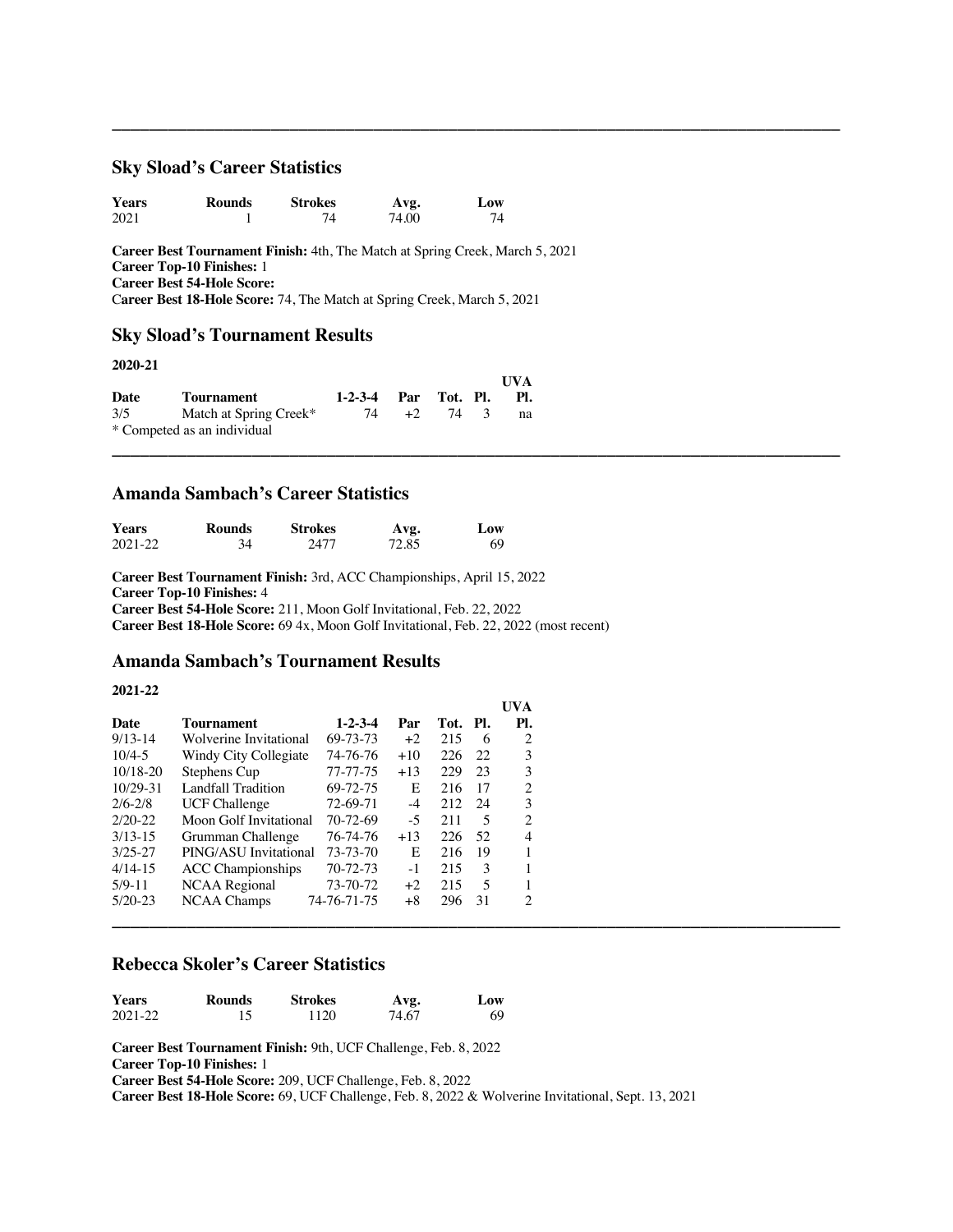# **Rebecca Skoler's Tournament Results**

| 2021-22     |                             |                 |       |          |    |                |
|-------------|-----------------------------|-----------------|-------|----------|----|----------------|
|             |                             |                 |       |          |    | UVA            |
| Date        | Tournament                  | $1 - 2 - 3 - 4$ | Par   | Tot. Pl. |    | Pl.            |
| $9/13-14$   | Wolverine Invitational*     | 73-69-80        | $+9$  | 222      | 33 | na             |
| $2/6 - 2/8$ | UCF Challenge*              | 69-70-70        | $-7$  | 209      | 9  | na             |
| $2/20-22$   | Moon Golf Invitational      | 73-74-74        | $+5$  | 22.1     | 37 | $\overline{4}$ |
| $3/25 - 27$ | PING/ASU Invitational       | 83-77-82        | $+26$ | 242      | 84 | 5              |
| $5/9 - 11$  | NCAA Regional               | 76-na-na        | na    | na       | na | na             |
| $5/20-23$   | NCAA Champs                 | na-na-76-74     | na    | na       | na | na             |
|             | * Competed as an individual |                 |       |          |    |                |

# **Riley Smyth Career Statistics**

| <b>Years</b> | <b>Rounds</b> | <b>Strokes</b> | Avg.  | Low |
|--------------|---------------|----------------|-------|-----|
| 2018-2019    | 20            | 1514           | 75.50 | 70  |
| 2019-2020    | 18            | 1323           | 73.50 | 67  |
| 2021         | 22.           | 1612           | 73.27 | 67  |
| $2021 - 22$  | 29            | 2171           | 74.86 | 67  |
| Totals       | 89            | 6620           | 74.38 | 67  |

**Career Best Tournament Finish:** 3rd, Windy City Collegiate, Oct. 1, 2019

**Career Top-10 Finishes:** 8

**Career Best 54-Hole Score:** 210, Valspar Augusta Invitational, March 14, 2021 and Windy City Collegiate, Oct. 1, 2019 C**areer Best 18-Hole Score:** 67 4x, UCF Challenge, Feb. 8, 2022 (most recent)

**UVA**

**\_\_\_\_\_\_\_\_\_\_\_\_\_\_\_\_\_\_\_\_\_\_\_\_\_\_\_\_\_\_\_\_\_\_\_\_\_\_\_\_\_\_\_\_\_\_\_\_\_\_\_\_\_\_\_\_\_\_\_\_\_\_\_\_\_\_\_\_\_\_\_\_\_\_\_\_\_\_**

# **Riley Smyth's Tournament Results**

#### **2018-19**

|             |                           |                 |       |          |     | UVA |
|-------------|---------------------------|-----------------|-------|----------|-----|-----|
| Date        | <b>Tournament</b>         | $1 - 2 - 3 - 4$ | Par   | Tot. Pl. |     | Pl. |
| $2/18-19$   | Rebel Beach Invit.        | 75-80-72        | $+4$  | 220      | 23  | 3   |
| $3/8-10$    | Rucker Intercollegiate    | 80-80-78        | $+25$ | 238      | 83  | 5   |
| $3/29 - 31$ | Bryan National Col.*      | 73-74-75        | $+6$  | 222      | 29  | na  |
| $4/7 - 8$   | Clemson Invitational      | $72 - 72$       | E     | 144      | 26  | 2   |
| 4/18, 20    | <b>ACC</b> Championships  | 72-77-76        | $+9$  | 225      | 26  | 4   |
| $5/6 - 8$   | <b>NCAA</b> Regional      | 78-70-77        | $+9$  | 225      | -51 | 5   |
| $5/17-20$   | <b>NCAA Championships</b> | 77-82-74        | $+14$ | 233      | 61  | 3   |
|             |                           |                 |       |          |     |     |

# **2019-20**

|              |                               |                 |       |          |    | UVA            |
|--------------|-------------------------------|-----------------|-------|----------|----|----------------|
| Date         | <b>Tournament</b>             | $1 - 2 - 3 - 4$ | Par   | Tot. Pl. |    | PI.            |
| $9/16-18$    | ANNIKA Intercol.              | 75-78-79        | $+16$ | 232      | 49 | 3              |
| $9/30-10/1$  | Windy City Collegiate         | 68-69-73        | -6    | 210      | 3  | 1              |
| $10/11-13$   | Tar Heel Invitational         | 74-67-72        | $-3$  | 213      | 9  | 1              |
| $10/25 - 27$ | Landfall Tradition            | 69-82-73        | $+8$  | 224      | 48 | $\mathcal{L}$  |
| $2/16-18$    | <b>IJGA</b> Collegiate Invit. | 75-71-68        | $-2$  | 214      | 10 | $\mathfrak{D}$ |
| $3/6-8$      | Darius Rucker Intercol.       | 78-73-79        | $+14$ | 230      | 56 | 2              |

## **2021**

|              |                                   |                 |      |          |     | UVA |
|--------------|-----------------------------------|-----------------|------|----------|-----|-----|
| Date         | Tournament                        | $1 - 2 - 3 - 4$ | Par  | Tot. Pl. |     | PI. |
| $1/31 - 2/2$ | <b>UCF Challenge</b>              | 69-76-70        | $-1$ | 215      |     | 3   |
| $2/14-16$    | Moon Golf Invitational            | 78-67-71        | E.   | 216      | -22 | 3   |
| $2/21 - 22$  | Palmetto Intercollegiate 72-79-74 |                 | $+9$ | 225      | 9   | 2   |
| 3/5          | Match at Spring Creek             | 75              | $+3$ | 75       |     | 4   |
| $3/13-14$    | Valspar Augusta Invit. 70-67-73   |                 | $-6$ | 210      | Q   |     |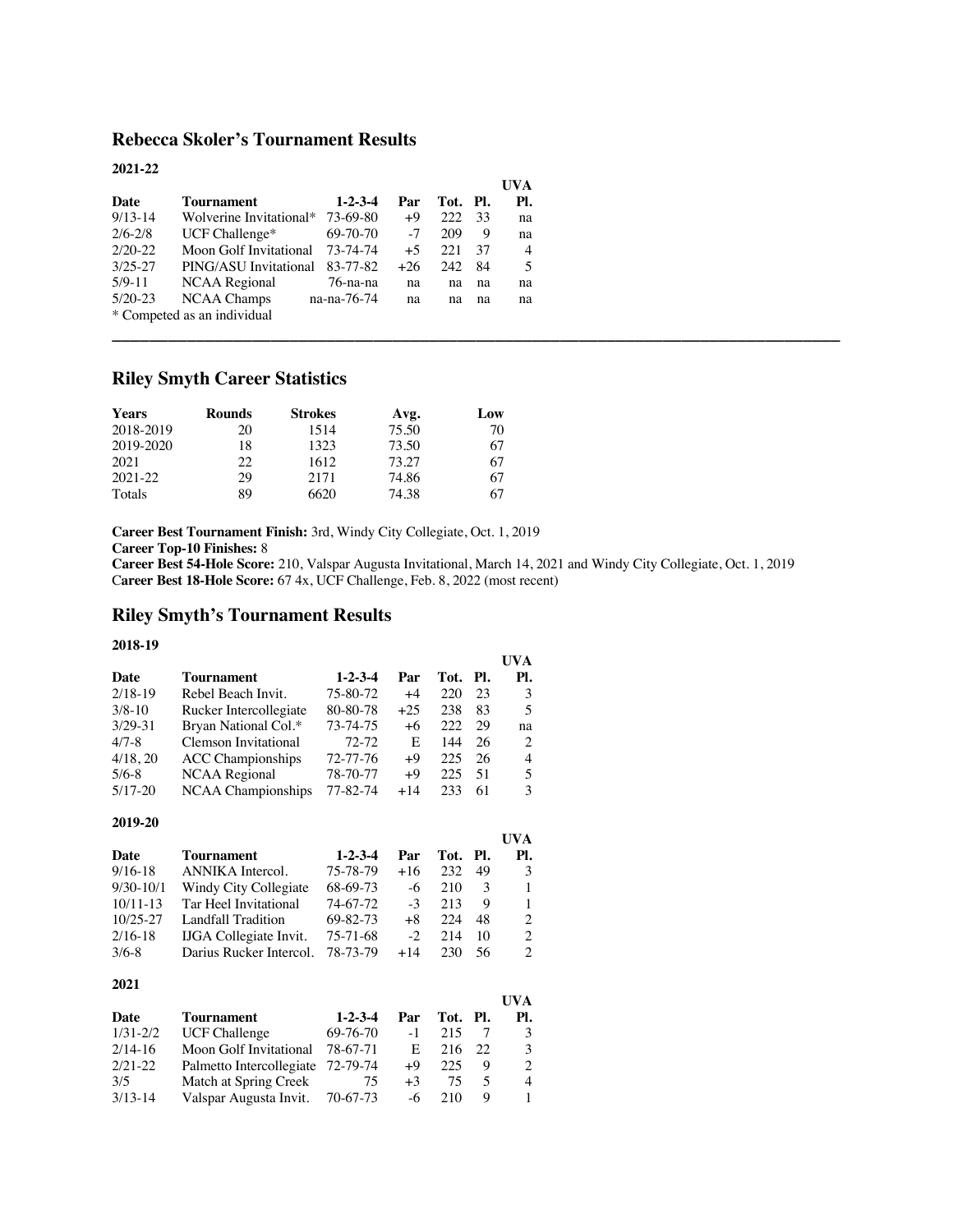| 3/26-28   | Clemson Invitational | 76-74-74 | +8 224 45 | 4 |
|-----------|----------------------|----------|-----------|---|
| $4/15-16$ | ACC Championships    | 71-79-72 | +6 222 22 | 3 |
| 5/10-12   | NCAA Regional        | 74-77-74 | +9 225 33 | 2 |

#### **2021-22**

|              |                             |                 |       |      |     | UVA |
|--------------|-----------------------------|-----------------|-------|------|-----|-----|
| Date         | Tournament                  | $1 - 2 - 3 - 4$ | Par   | Tot. | PI. | Pl. |
| $9/13 - 14$  | Wolverine Invitational      | 72-76-75        | $+10$ | 223  | 40  | 5   |
| $10/4 - 5$   | Windy City Collegiate       | 72-78-69        | $+3$  | 219  | 5   |     |
| $10/18 - 20$ | Stephens Cup                | 75-75-76        | $+8$  | 226  | 14  | 2   |
| $10/29 - 31$ | <b>Landfall Tradition</b>   | 80-75-79        | $+18$ | 234  | 83  | 5   |
| $2/6 - 2/8$  | <b>UCF Challenge</b>        | 71-75-67        | $-3$  | 213  | 25  | 4   |
| $3/13 - 15$  | Grumman Challenge           | 69-71-83        | $+10$ | 223  | 43  | 3   |
| $3/25 - 27$  | PING/ASU Invitational       | 73-70-75        | $+2$  | 218  | 29  | 2   |
| $4/14-15$    | <b>ACC</b> Championships    | 77-75-78        | $+14$ | 230  | 39  | 5   |
| $5/9 - 11$   | <b>NCAA Regional</b>        | na-75-73        | na    | na   | na  | na  |
| $5/20-23$    | <b>NCAA Champs</b>          | 80-76-81-na     | na    | na   | na  | na  |
|              | * Competed as an individual |                 |       |      |     |     |

**\_\_\_\_\_\_\_\_\_\_\_\_\_\_\_\_\_\_\_\_\_\_\_\_\_\_\_\_\_\_\_\_\_\_\_\_\_\_\_\_\_\_\_\_\_\_\_\_\_\_\_\_\_\_\_\_\_\_\_\_\_\_\_\_\_\_\_\_\_\_\_\_\_\_\_\_\_\_**

# **Celeste Valinho's Career Statistics**

| <b>Years</b> | <b>Rounds</b> | <b>Strokes</b> | Avg.  | Low |
|--------------|---------------|----------------|-------|-----|
| 2019-2020    | Q             | 700            | 77.78 | 74  |
| 2021         | 22            | 1642           | 74.64 | 69  |
| 2021-22      | 30            | 2235           | 74.50 | 67  |
| Totals       | 61            | 4577           | 75.03 | 67  |

**Career Best Tournament Finish:** 3rd, UCF Challenge, Feb. 2, 2021 **Career Top-10 Finishes:** 3 **Career Best 54-Hole Score:** 209, UCF Challenge, Feb. 8, 2022 C**areer Best 18-Hole Score:** 67, UCF Challenge, Feb. 8, 2022

# **Celeste Valinho's Tournament Results**

# **2019-20**

|              |                                |                 |       |      |     | <b>UVA</b>     |
|--------------|--------------------------------|-----------------|-------|------|-----|----------------|
| Date         | <b>Tournament</b>              | $1 - 2 - 3 - 4$ | Par   | Tot. | PI. | Pl.            |
| $9/16 - 18$  | <b>ANNIKA</b> Intercol.        | 80-78-79        | $+21$ | 237  | 56  | 5              |
| $9/30-10/1$  | Windy City Collegiate          | 77-79-74        | $+14$ | 230  | 71  | 5              |
| $2/16-18$    | <b>IJGA</b> Collegiate Invit.* | 75-74-84        | $+17$ | 233  | 68  | na             |
| 2021         |                                |                 |       |      |     |                |
|              |                                |                 |       |      |     | UVA            |
| <b>Date</b>  | <b>Tournament</b>              | $1 - 2 - 3 - 4$ | Par   | Tot. | PI. | Pl.            |
| $1/31 - 2/2$ | <b>UCF Challenge</b>           | 69-73-72        | $-2$  | 214  | 3   | 1              |
| $2/14-16$    | Moon Golf Invitational         | 70-72-73        | $-1$  | 215  | 13  | 2              |
| $2/21 - 22$  | Palmetto Intercollegiate       | 78-81-76        | $+19$ | 235  | 35  | 5              |
| 3/5          | Match at Spring Creek          | 77              | $+5$  | 77   | 14  | 5              |
| $3/13 - 14$  | Valspar Augusta Invit.         | 72-78-75        | $+9$  | 225  | 58  | $\overline{4}$ |
| $3/26 - 28$  | <b>Clemson Invitational</b>    | 80-72-71        | $+7$  | 223  | 39  | 3              |
| $4/15-16$    | <b>ACC</b> Championships       | 76-69-73        | $+2$  | 218  | 15  | $\mathbf{2}$   |
| $5/10-12$    | NCAA Regional                  | 79-81-75        | $+19$ | 235  | 77  | 5              |
| 2021-22      |                                |                 |       |      |     |                |
|              |                                |                 |       |      |     | <b>UVA</b>     |
| Date         | <b>Tournament</b>              | $1 - 2 - 3 - 4$ | Par   | Tot. | Pl. | PI.            |
| $9/13 - 14$  | Wolverine Invitational         | 74-69-75        | $+5$  | 218  | 14  | 3              |
| $10/4 - 5$   | Windy City Collegiate*         | 73-77-71        | $+5$  | 221  | 10  | na             |

10/18-20 Stephens Cup 73-78-78 +13 229 23 3